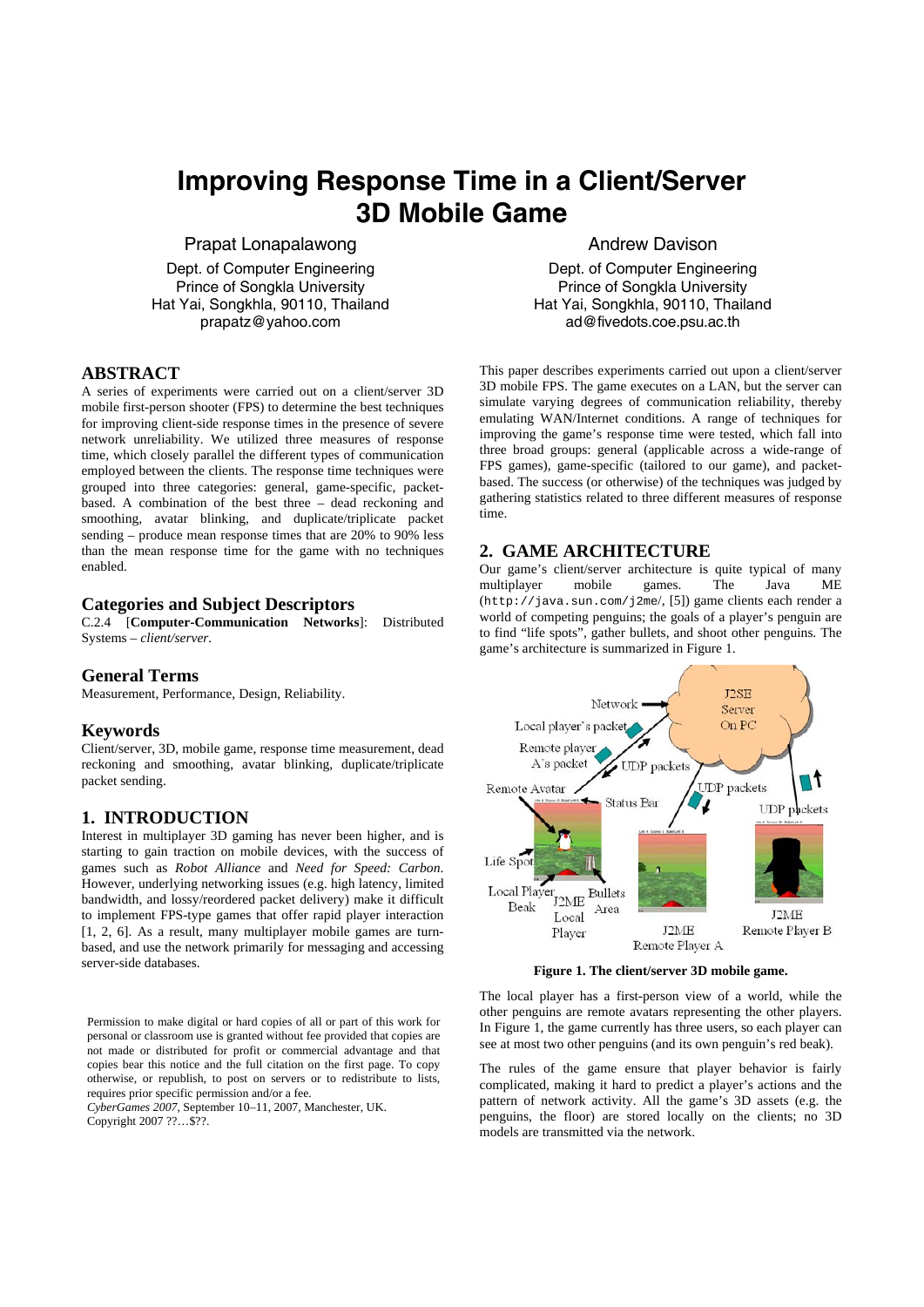Game entry, inter-client communication, and game departure are controlled through a Java SE (http://java.sun.com/j2se/) server which manages the delivery of data in the form of UDP packets. The server can be configured to delay packet delivery, and to lose a given percentage of datagrams, in order to test the game's responsiveness at different levels of network reliability. The system was run across a LAN, so real-world latency, bandwidth restrictions, and packet loss were not issues.

Various levels of reliability were investigated, including 75% reliability, which means that there was a 25% chance of a packet being delayed (i.e. one chance in four), and a 25% chance that it would be lost. 90% reliability means that there is a 10% chance of packet delay, and 10% chance of packet loss. A packet can be delayed between 30 ms and 2 seconds.

#### **2.1 Measuring Response Time**

A more accurate reflection of a game's responsiveness can be gained by measuring three slightly different forms of response time: one-way response time for *single* packet actions, one-way response time for *multiple* packet actions, and two-way response time.

One-way response time for an action is the time that a packet representing the action takes to travel from a remote player to the local player, and includes the time to update the remote player's avatar on the local device.

Some complicated types of action require multiple packets to be transmitted, typically for updating avatar position and orientation. However, most actions can be represented by single packets, such as when the player loses a life point or picks up a bullet. This distinction between multiple and single packets is important since it highlights the effectiveness of techniques which group, delete, or duplicate packets.

Two-way response time is the time for a packet to be sent from the local player to a remote device to be processed, and for a response packet to arrive back at the local player and update his game state. An example of two-way response time in our game is when a player shoots at a penguin. This requires that a message be sent to the remote client represented by the penguin, and for the local client to wait until the shot's outcome (e.g. penguin death) is returned.

# **3. TECHNIQUES FOR IMPROVING RESPONSE TIMES**

We experimented with a large number of techniques to improve the game's response times. We classify these techniques into three groups:

1. *General* techniques, which can be applied to any networked FPS. They include dead reckoning and smoothing, and selective visual field updating [3].

2. *Game-specific* techniques, which include avatar blinking and avatar dying (i.e. painting a translucent skull over a penguin to indicate its probable death).

3. *Packets-based* techniques, which include duplicate and triplicate packet sending, and packet grouping.

Due to space constraints in this paper, we will only discuss the best performing technique from each of these groups: dead reckoning and smoothing, avatar blinking, and duplicate/triplicate packet sending.

## **3.1 Dead Reckoning and Smoothing**

Dead reckoning (DR) is used to 'guess' a penguin's translation or rotation when the packets holding that information have failed to arrive at the client [4]. We choose to activate DR after one movement packet is lost, and to keep it switched on for at most ten screen updates.

This approach requires packets to be time-stamped, and for a client to estimate how long to wait before a packet is deemed to be lost. The code must also deal with a 'lost' packet turning up after a lengthy delay.

DR is switched on promptly, after only one packet has been lost. so a penguin will keep moving rather than appear unresponsive. DR is switched off after at most ten updates (500 ms in our game), since it becomes very difficult to predict movement accurately after multiple updates.

It is essential to pair DR with smoothing. When a movement packet eventually arrives, smoothing gradually adjusts the penguin's position to relocate and reorientate it to the correct spot. Smoothing is carried out over several screen updates, so a penguin doesn't 'jump' from one position to another.

# **3.2 Avatar Blinking**

Avatar blinking is game-specific: it is triggered when the local player shoots at a penguin, and the client has to wait for the shooting outcome from the remote player. The uncertainty about a penguin's future is denoted by making it blink. This offers immediate feedback to the player, which is more reassuring than have nothing change on screen for perhaps several seconds.

After usability tests, we determined that players find blinking to be helpful for at most a few seconds, after which time it becomes rather irritating. Consequently, a penguin can blink for at most three seconds, which is enough time for a shooting response to arrive when the network is performing at 75% reliability.

# **3.3 Duplicate/Triplicate Packet Sending**

Duplicate/triplicate packet sending makes a client transmit the same packet two or three times to reduce the chance of it being lost en route. One drawback is that the receiver must be able to detect and ignore multiple packet copies. Also, indiscriminate multiple packet sending is a serious consumer of bandwidth. Consequently, we use the technique sparingly, only for important information whose loss would seriously impact the game. Such packets tend to be related to important avatar state changes, such as when a penguin loses life points, or shoots at another penguin. It also helps to correlate the amount of resending to the unreliability of the network.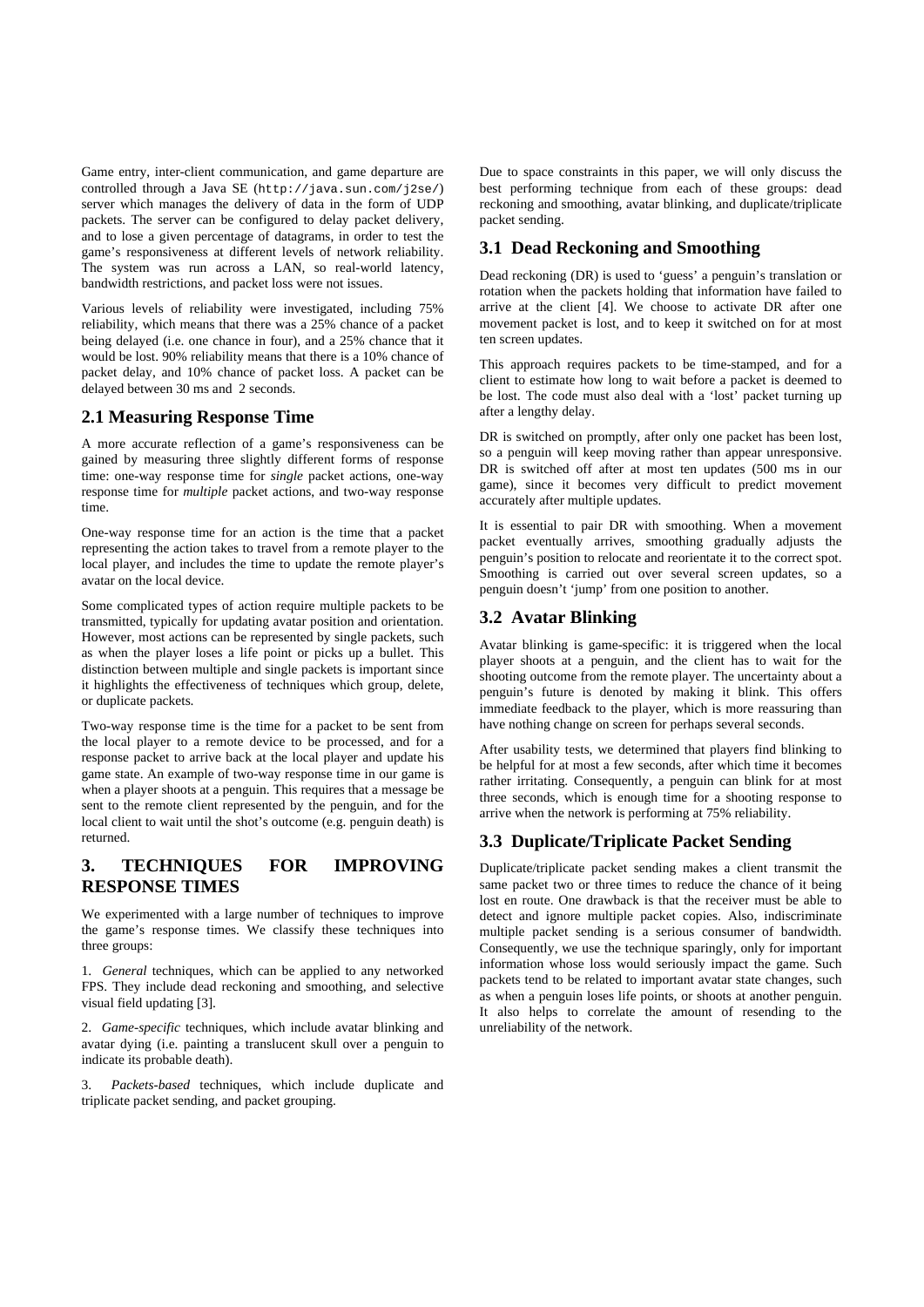# **4. RESULTS**

The game was run many times with three clients, and results gathered over several minutes of typical gameplay in each game, and averaged. The tests reported here were carried out with the network set to be 75% reliable.

Three response times measurements were performed: one-way response time for multiple packet actions, one-way response time for single packet actions, and two-way response time.

The mean response times were calculated when no techniques were applied, and again when each of the techniques was switched on individually (i.e. DR and smoothing, avatar blinking, and duplicate/triplicate packets). Finally, all three techniques were switched on together.

The mean response times for the techniques were compared with the mean time when no techniques were enabled, using a standard one-tailed z-test with a 95% level of significance [7]. In the figures below, only the techniques that produced a significant reduction in the mean response time are reported.

## **4.1 One-way Response Time, Multiple Packet Action**

Figure 2 displays mean response times as percentages of the mean response time when no techniques are enabled (shown as the "No Techniques" bar). Consequently, a technique that reduces the time will have a percentage less than 100%. Data for the other response time measures in sections 4.2 and 4.3 are reported in a similar way (see Figures 3 and 4).



**Figure 2. One-way response time, multiple packets.** 

One-way response times for multiple packet actions are mostly concerned with the processing of avatar movement (translations and rotations). This explains why DR and smoothing reduce the mean response time by a tad over 25% in Figure 2, since that technique compensates for the loss of translation and rotation packets.

Also of interest is that avatar blinking and duplicate/triplicate packets sending (the other two techniques tested here) have no significant effect on this type of responsiveness, and so aren't listed in Figure 2.

# **4.2 One-way Response Time, Single Packet Action**

One-way response times for single packet actions cover the majority of the packets sent in the game, where an action can be codified as a single datagram.



**Figure 3. One-way response time, single packets.** 

Duplicate and triplicate packet sending reduces the response time drastically: by over 80% for triplication which sends the same packet three times (see Figure 3). This reflects the impact that poor network reliability has on game play – at 75% reliability, the "No Techniques" version of the game is almost unplayable.

As the network becomes more reliable (e.g. moving from 75% to 90%), triplicate packet sending becomes slower, and duplicate packets becomes the better performer. The slowdown is caused by the cost of processing and ignoring so many multiple packets.

For this form of response time measurement, DR and smoothing and avatar blinking have no significant effect, so are not shown in Figure 3.

#### **4.3 Two-way Response Time Measurements**

In our game, the most important two-way response time measurement is for a player shooting a penguin and waiting for the outcome. Figure 4 shows that avatar blinking is very important for maintaining a good response time, with duplicate/triplicate packet sending also playing a role.



**Figure 4: Two-way response time.** 

Two-way response time is very susceptible to packet loss or delay since it depends on request *and* response packets both being successfully delivered. The loss of one or both of these packets will mean that the associated action cannot be completed.

Avatar blinking does a great job of disguising the delay, which under 75% network reliability conditions may be as much as 2-3 seconds. Duplicate/triplicate packet sending is necessary to ensure that copies of the lost datagrams eventually arrive.

As with the one-way response times for single packet actions in section 4.2, if the network's reliability is increased, then the overhead of triplicate packet sending becomes excessive, and duplicate packet sending becomes the better choice.